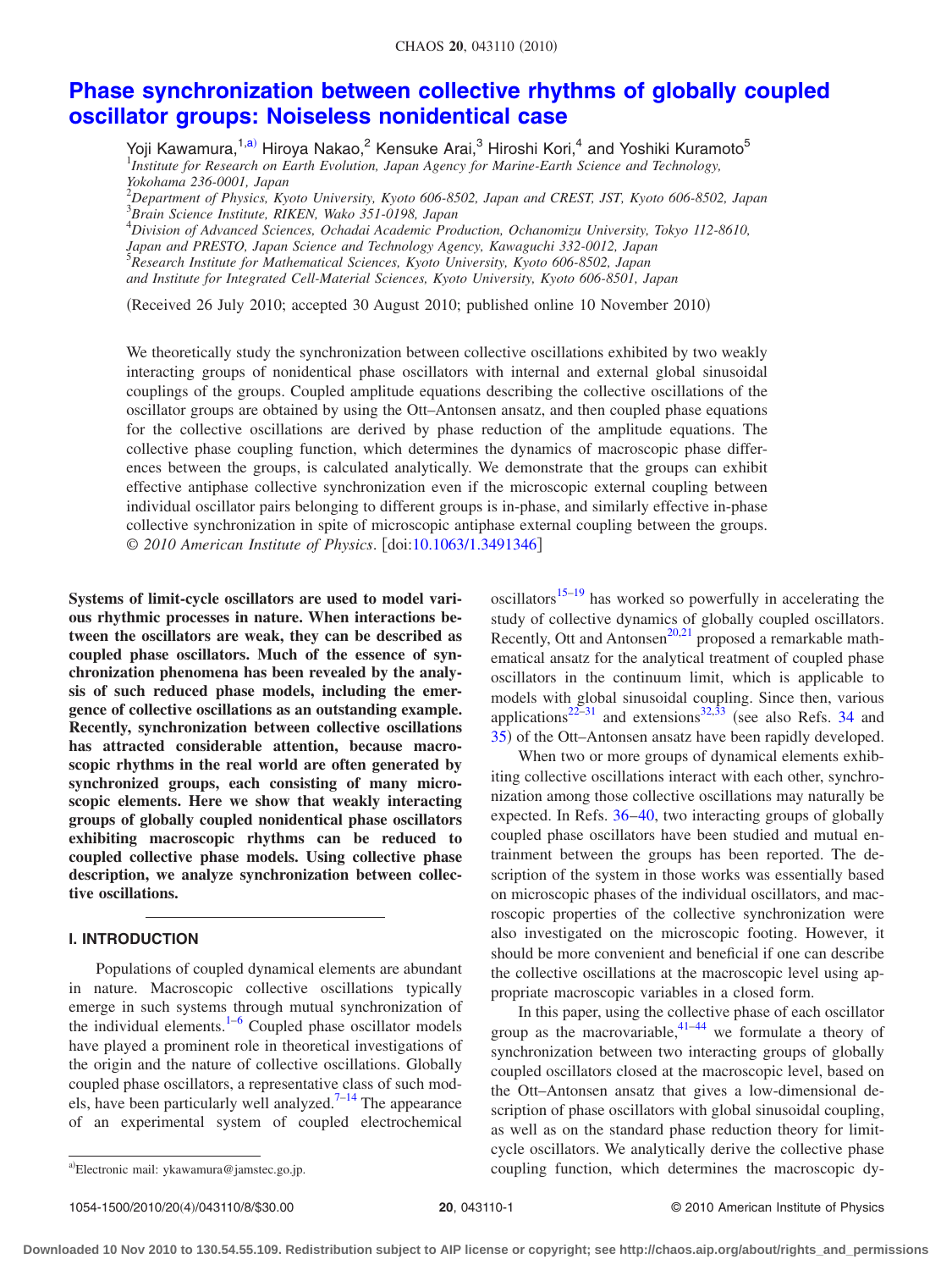namics of the interacting groups, and illustrate several representative cases of collective phase synchronization between the groups. In particular, we reveal a counterintuitive phenomenon in which the macroscopic collective phase difference between two groups becomes antiphase in spite of microscopic in-phase external coupling between individual pairs of oscillators between the groups, and also the opposite phenomenon, namely, in-phase synchronization between oscillator groups with microscopic antiphase external coupling.

In Ref. [43,](#page-7-15) we considered a similar problem, namely, collective phase synchronization between two groups of globally coupled phase oscillators. The crucial difference is that we treat *deterministic noiseless nonidentical phase oscillators* in the present paper, whereas we analyzed *stochastic noisy identical phase oscillators* in Ref. [43.](#page-7-15) Although these two cases may look similar, they are physically different systems and require distinct mathematical approaches; here we rely on the Ott–Antonsen ansatz, whereas we used centermanifold reduction as well as phase reduction to nonlinear Fokker–Planck equations in Ref. [43.](#page-7-15) As we will show, we still find very similar transitions between effective in-phase and antiphase synchronization in both cases. This implies that the two systems have similar effective low-dimensional dynamics, despite the fact that the two models are originally defined in completely different high-dimensional phase spaces.

The organization of this paper is as follows. In Sec. II, we introduce a model of weakly interacting groups of globally coupled phase oscillators and illustrate both effective antiphase and in-phase synchronization of collective oscillations by numerical simulations. In Sec. III, we develop a theory based on the macroscopic phase description of collective oscillations that clarifies whether the phase coupling between collective oscillations is effectively in-phase or antiphase. In Sec. IV, we illustrate several representative cases of the collective phase coupling function obtained in Sec. III and reexamine the numerical results in Sec. II. Concluding remarks will be given in Sec. V.

# **II. COLLECTIVE PHASE SYNCHRONIZATION OF OSCILLATOR GROUPS**

We consider two interacting groups of globally coupled nonidentical phase oscillators described by the following model:

<span id="page-1-0"></span>
$$
\dot{\phi}_j^{(\sigma)}(t) = \omega_j - \frac{K}{N} \sum_{k=1}^N \sin(\phi_j^{(\sigma)} - \phi_k^{(\sigma)} + \alpha)
$$

$$
-\frac{\epsilon J}{N} \sum_{k=1}^N \sin(\phi_j^{(\sigma)} - \phi_k^{(\tau)} + \beta)
$$
(1)

for  $j = 1, ..., N$  and  $(\sigma, \tau) = (1, 2)$  or  $(2, 1)$ , where  $\phi_j$  $t_i^{(\sigma)}(t)$  is the phase of the  $j$ th oscillator in the  $\sigma$ th group consisting of *N* oscillators. The second term on the right-hand side represents internal coupling between oscillators within the same group, and the last term gives external coupling between oscillators that belong to different groups. This phase model can be derived from two interacting groups of globally coupled limit-cycle oscillators near the Hopf bifurcation

point using the phase reduction method $2$  under weak coupling conditions. Phase oscillators with global sinusoidal coupling as given in Eq.  $(1)$  $(1)$  $(1)$  can be experimentally realized in electrochemical oscillator systems. $15-19$ 

The internal coupling is specified by the parameters  $K > 0$  and  $|\alpha| < \pi/2$ , where *K* determines the coupling intensity and  $\alpha$  gives the coupling phase shift. These parameter values correspond to in-phase (attractive) internal coupling. Similarly, the external coupling is specified by the parameters  $J>0$  and  $|\beta| \leq \pi$ . The external coupling can be either in-phase (attractive)  $(|\beta| < \pi/2)$  or antiphase (repulsive)  $(|\beta| > \pi/2)$  $(|\beta| > \pi/2)$  $(|\beta| > \pi/2)$ <sup>2</sup>. The characteristic magnitude of the weak external coupling is given by a small parameter  $\epsilon \ge 0$ .

The natural frequency  $\omega_i$  is assumed to be drawn from the Lorentzian distribution with central value  $\omega_0$  and dispersion  $\gamma$ ,

<span id="page-1-3"></span>
$$
g(\omega) = \frac{\gamma}{\pi} \frac{1}{(\omega - \omega_0)^2 + \gamma^2}.
$$
 (2)

<span id="page-1-4"></span>We define a parameter

$$
\eta = \frac{\gamma}{K \cos \alpha},\tag{3}
$$

which is the ratio of the frequency dispersion  $\gamma$  to the attracting component  $K \cos \alpha$  of the internal coupling function. When the external coupling is absent, i.e.,  $\epsilon = 0$ , Eq. ([1](#page-1-0)) describes two independent oscillator groups  $(\sigma=1,2)$ , each of which exhibits collective oscillations under the condition 0  $\leq \eta$  < 1/2.<sup>[8](#page-7-16)</sup>

Introducing a complex order parameter  $A^{(\sigma)}(t)$  with modulus  $R^{(\sigma)}(t)$  and phase  $\Theta^{(\sigma)}(t)$  through

<span id="page-1-2"></span>
$$
A^{(\sigma)}(t) = R^{(\sigma)}(t)e^{i\Theta^{(\sigma)}(t)} = \frac{1}{N} \sum_{k=1}^{N} e^{i\phi_k^{(\sigma)}(t)}
$$
(4)

<span id="page-1-1"></span>for each group, we can rewrite Eq.  $(1)$  $(1)$  $(1)$  as

$$
\dot{\phi}_j^{(\sigma)} = \omega_j - KR^{(\sigma)} \sin(\phi_j^{(\sigma)} - \Theta^{(\sigma)} + \alpha) \n- \epsilon J R^{(\tau)} \sin(\phi_j^{(\sigma)} - \Theta^{(\tau)} + \beta).
$$
\n(5)

The order parameter  $R^{(\sigma)}$  quantifies the degree of synchronization in each group  $(0 \leq R^{(\sigma)} \leq 1)$ , and  $\Theta^{(\sigma)}$  gives the macroscopic collective phase of the group.

Focusing on weakly coupled collective oscillations, we carried out numerical simulations of Eq.  $(5)$  $(5)$  $(5)$  with Eq.  $(4)$  $(4)$  $(4)$ under the following conditions: without loss of generality, we can assume  $K = J = 1$  and  $\omega_0 = 0$ . The external coupling was assumed to be much weaker than the internal coupling,  $\epsilon$ =0.01. We set the frequency dispersion  $\gamma$ =(*K* cos  $\alpha$ )/4 and the internal coupling phase shift  $\alpha=3\pi/8$ , so that the parameter  $\eta$  was given by  $\eta = 1/4$ . The number of oscillators in each group was *N*=4096, which was sufficiently large to observe clear collective oscillations.

Figure  $1(a)$  $1(a)$  shows the typical evolution of the collective phase difference  $|\Theta^{(1)} - \Theta^{(2)}|$  with in-phase condition for microscopic external coupling,  $\beta = 3\pi/8$ . Two groups of phase oscillators exhibiting collective oscillations were separately prepared with their collective phases being almost equal, and these states were used as the initial condition. Despite the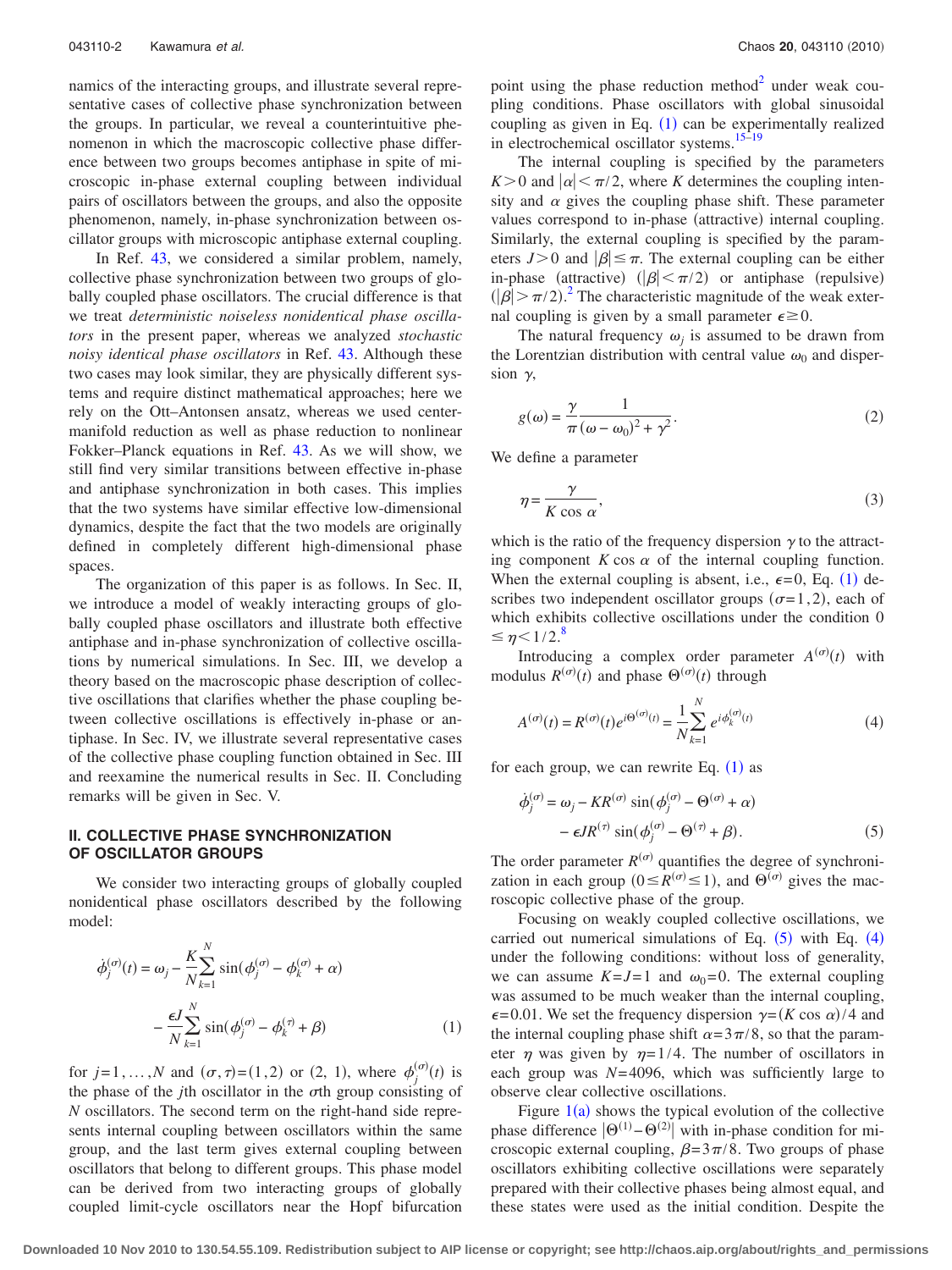<span id="page-2-0"></span>

FIG. 1. (Color online) Time evolution of collective phase difference  $|\Theta^{(1)}-\Theta^{(2)}|$ . (a) Effective antiphase collective synchronization with microscopic in-phase external coupling,  $\beta = 3\pi/8$ . (b) Effective in-phase collective synchronization with microscopic antiphase external coupling,  $\beta = -5\pi/8$ . The other parameters are  $K = J = 1$ ,  $\epsilon = 0.01$ ,  $\omega_0 = 0$ ,  $\gamma = (K \cos \alpha)/4$ , and  $\alpha = 3\pi/8$ . The number of oscillators in each group is *N*=4096.

in-phase external coupling condition for individual pairs of oscillators in different groups, the collective phase difference became antiphase  $(|\Theta^{(1)} - \Theta^{(2)}| = \pi)$  after some time. Thus, Fig.  $1(a)$  $1(a)$  implies that effective antiphase coupling between collective oscillations is realized. In contrast, Fig.  $1(b)$  $1(b)$  $1(b)$  shows effective in-phase synchronization between collective oscillations  $(|\Theta^{(1)} - \Theta^{(2)}| = 0)$  with microscopic antiphase external coupling,  $\beta = -5\pi/8$ .

Snapshots of the phase oscillators after the collective phase difference has reached the asymptotic value in Fig. [1](#page-2-0) are displayed in Fig. [2.](#page-2-1) The oscillators are sorted in increasing order of their natural frequencies. The coherent segment represents phase-locked oscillators within each group and scattered points correspond to drifting oscillators. The coherent, phase-locked segment of each group is not centered about the middle oscillator because the internal coupling phase shift  $\alpha$  is nonzero. In Fig. [2](#page-2-1)(a), the two distributions of the oscillators are shifted by  $\pi$ , indicating antiphase synchronization between the groups. In contrast, the two distributions almost overlap in Fig.  $2(b)$  $2(b)$ , i.e., they are in-phase synchronized. Note that drifting oscillators from different groups do not synchronize with each other. In other words, the collective phase synchronization between the groups is not due to complete synchronization of individual oscillators at the microscopic level.

## **III. DERIVATION OF THE COLLECTIVE PHASE COUPLING FUNCTION**

We now derive collective phase equations describing the interacting oscillator groups via the amplitude equations ob-

<span id="page-2-1"></span>

FIG. 2. (Color online) Snapshots of the asymptotic states of the oscillators in Fig. [1.](#page-2-0) The oscillators in each group are sorted in increasing order of their natural frequencies. Only one in every two oscillators is plotted. Open circles  $(0)$  and plus signs  $(+)$  indicate oscillator in group  $(1)$  and in group -2, respectively. The collective frequency of each group is  $\Omega = (-3/4)\sin(3\pi/8)$ , which differs from the central frequency  $\omega_0 = 0$ . (a) Effective antiphase coupling with microscopic in-phase coupling,  $\beta = 3\pi/8$ . (b) Effective in-phase coupling with microscopic antiphase coupling,  $\beta = -5\pi/8$ .

tained by using the Ott–Antonsen ansatz. $20,21$  $20,21$  We analytically determine the collective phase coupling function and its type, specifically, whether it is in-phase or antiphase.

Using the order parameters defined in Eq.  $(4)$  $(4)$  $(4)$ , we can rewrite Eq.  $(1)$  $(1)$  $(1)$  as

$$
\dot{\phi}_j^{(\sigma)} = \omega_j - \frac{K}{2i} (\bar{A}^{(\sigma)} e^{i\phi_j^{(\sigma)}} e^{i\alpha} - A^{(\sigma)} e^{-i\phi_j^{(\sigma)}} e^{-i\alpha})
$$

$$
-\frac{\epsilon J}{2i} (\bar{A}^{(\tau)} e^{i\phi_j^{(\sigma)}} e^{i\beta} - A^{(\tau)} e^{-i\phi_j^{(\sigma)}} e^{-i\beta}), \tag{6}
$$

where  $\overline{A}^{(\sigma)}$  is the complex conjugate of  $A^{(\sigma)}$ . In the continuum limit,  $N \rightarrow \infty$ , we can obtain the following continuity equation for each  $\sigma$ :  $^{20,21}$  $^{20,21}$  $^{20,21}$  $^{20,21}$ 

<span id="page-2-2"></span>
$$
\frac{\partial}{\partial t} f^{(\sigma)}(\phi, \omega, t) + \frac{\partial}{\partial \phi} \left[ \left\{ \omega - \frac{K}{2i} (\bar{A}^{(\sigma)} e^{i\phi} e^{i\alpha} - A^{(\sigma)} e^{-i\phi} e^{-i\alpha}) - \frac{\epsilon J}{2i} (\bar{A}^{(\tau)} e^{i\phi} e^{i\beta} - A^{(\tau)} e^{-i\phi} e^{-i\beta}) \right\} f^{(\sigma)}(\phi, \omega, t) \right] = 0, \quad (7)
$$

which describes the dynamics of the probability density function  $f^{(\sigma)}(\phi, \omega, t)$  of the phase and the frequency. Here,  $f^{(\sigma)}(\phi, \omega, t)$  satisfies normalization conditions,

**Downloaded 10 Nov 2010 to 130.54.55.109. Redistribution subject to AIP license or copyright; see http://chaos.aip.org/about/rights\_and\_permissions**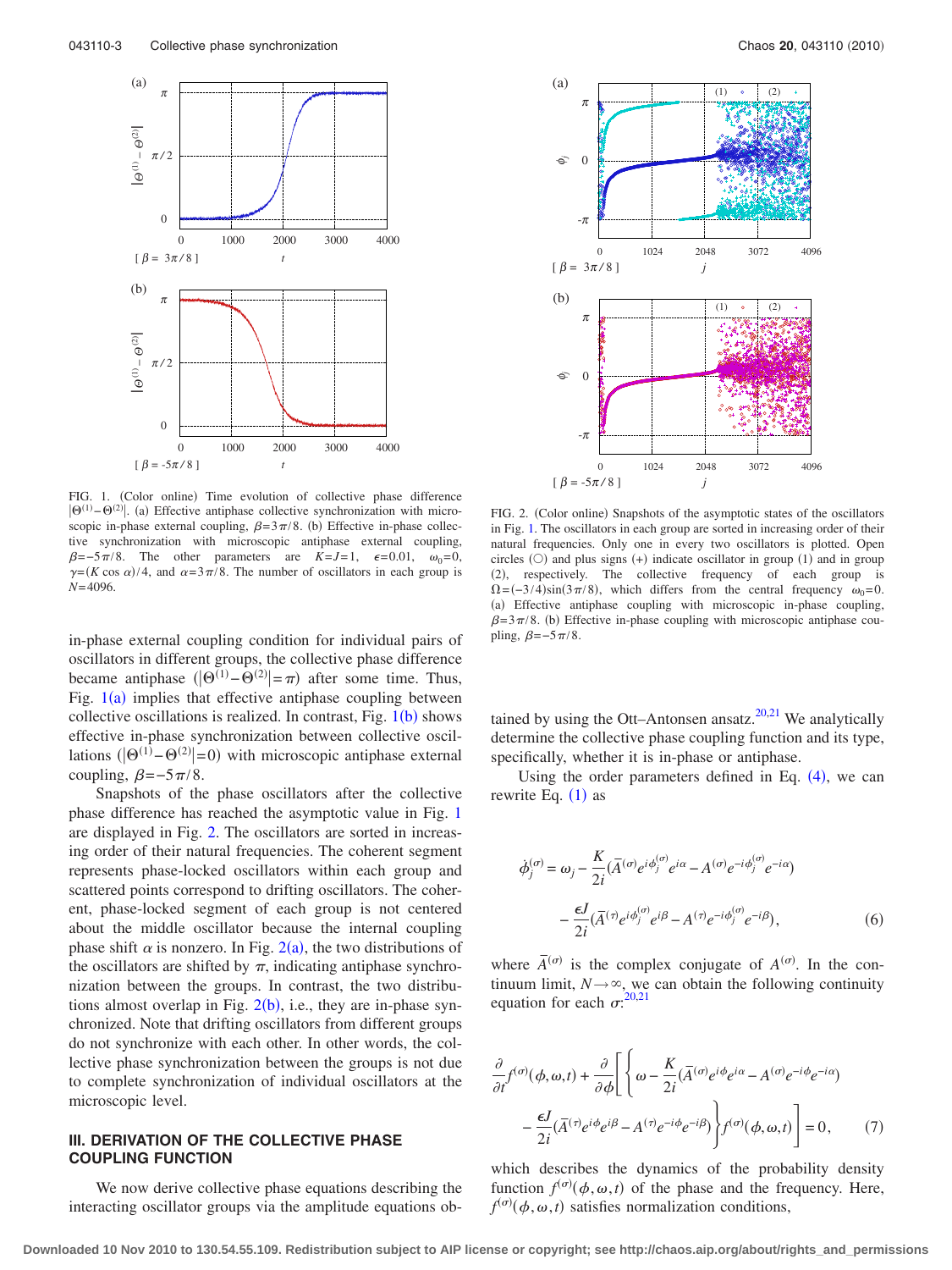$$
\int_{0}^{2\pi} d\phi f^{(\sigma)}(\phi, \omega, t) = g(\omega),
$$
  

$$
\int_{0}^{2\pi} d\phi \int_{-\infty}^{\infty} d\omega f^{(\sigma)}(\phi, \omega, t) = 1,
$$
 (8)

and the complex order parameter  $A^{(\sigma)}$  is now defined by

$$
A^{(\sigma)}(t) = \int_0^{2\pi} d\phi \int_{-\infty}^{\infty} d\omega e^{i\phi} f^{(\sigma)}(\phi, \omega, t)
$$
 (9)

for  $\sigma=1,2$ .

We now apply the Ott–Antonsen ansatz, $20,21$  $20,21$ 

$$
f^{(\sigma)}(\phi, \omega, t) = \frac{g(\omega)}{2\pi} \left[ 1 + \sum_{n=1}^{\infty} \left\{ (a^{(\sigma)}(\omega, t))^n e^{in\phi} + (\overline{a}^{(\sigma)}(\omega, t))^n e^{-in\phi} \right\} \right],
$$
 (10)

to the continuity equation  $(7)$  $(7)$  $(7)$ , which replaces all the Fourier coefficients of  $f^{(\sigma)}(\phi, \omega, t)$  by integer powers of the complex variable  $a^{(\sigma)}(\omega, t)$ . This ansatz leads to a two-dimensional representation of the infinite-dimensional partial differential equation when the frequency distribution  $g(\omega)$  is Lorentzian. It has been shown that the above restricted functional form of  $f^{(\sigma)}(\phi, \omega, t)$  yields asymptotically correct dynamics of the complex order parameter  $A^{(\sigma)}(t)$ .<sup>[21](#page-7-4)</sup>

By substituting this expression into Eq.  $(7)$  $(7)$  $(7)$ , we can derive the following equation for the complex dynamical variable  $a^{(\sigma)}(\omega, t)$ :

$$
\frac{\partial}{\partial t}a^{(\sigma)} + i\omega a^{(\sigma)} + \frac{K}{2}[A^{(\sigma)}(a^{(\sigma)})^2 e^{-i\alpha} - \overline{A}^{(\sigma)}e^{i\alpha}]
$$

$$
+ \frac{\epsilon J}{2}[A^{(\tau)}(a^{(\sigma)})^2 e^{-i\beta} - \overline{A}^{(\tau)}e^{i\beta}] = 0,
$$
(11)

where  $(\sigma, \tau) = (1, 2)$  or  $(2, 1)$ . Moreover, in the case of the Lorentzian frequency distribution, Eq.  $(2)$  $(2)$  $(2)$ , the complex order parameter  $A^{(\sigma)}(t)$  can simply be expressed by  $a^{(\sigma)}(\omega, t)$  as

$$
A^{(\sigma)}(t) = \int_0^{2\pi} d\phi \int_{-\infty}^{\infty} d\omega e^{i\phi} f^{(\sigma)}(\phi, \omega, t)
$$

$$
= \int_{-\infty}^{\infty} d\omega \overline{a}^{(\sigma)}(\omega, t) g(\omega)
$$

$$
= \overline{a}^{(\sigma)}(\omega = \omega_0 - i\gamma, t)
$$
(12)

by performing a complex contour integral in the lower-half complex plane of  $\omega$ , where  $\omega = \omega_0 - i\gamma$  gives the pole of the integrand with the Lorentzian  $g(\omega)$ .<sup>[20](#page-7-3)[,21](#page-7-4)</sup> Therefore, we arrive at the following coupled amplitude equation for the complex order parameter  $A^{(\sigma)}(t)$  in a closed form:

<span id="page-3-0"></span>
$$
\dot{A}^{(\sigma)} = (\mu + i\Omega_c)A^{(\sigma)} - g|A^{(\sigma)}|^2 A^{(\sigma)}
$$

$$
+ \epsilon [\bar{d}A^{(\tau)} - d(A^{(\sigma)})^2 \bar{A}^{(\tau)}]
$$
(13)

for  $(\sigma, \tau) = (1, 2)$  or  $(2, 1)$ , where the parameters are defined by

<span id="page-3-1"></span>
$$
\mu = \frac{K \cos \alpha}{2} - \gamma, \quad \Omega_c = \omega_0 - \frac{K \sin \alpha}{2},
$$
  

$$
g = \frac{K}{2} e^{i\alpha}, \quad d = \frac{J}{2} e^{i\beta}.
$$
 (14)

Note that Eq. ([13](#page-3-0)) describes two coupled Stuart–Landau oscillators, each of which [i.e.,  $\dot{A} = (\mu + i\Omega_c)A - g[A]^2 A$ ] represents collective oscillations of the respective oscillator group. Also, note that it is valid for the whole parameter region of the system, not only near the synchronization transition points of each oscillator group,  $\eta = 1/2$  ( $\mu = 0$ ). This is in sharp contrast to the conventional center-manifold reduction method<sup>2</sup> that leads to similar coupled amplitude equations, but which is valid only near the bifurcation points.

As mentioned above, each oscillator group exhibits collective oscillations when  $\eta < 1/2$  ( $\mu > 0$ ). Correspondingly, in the absence of the external coupling,  $\epsilon = 0$ , Eq. ([13](#page-3-0)) has a circular limit-cycle solution  $A_0(\Theta)$  on the complex plane, whose analytical expression can explicitly be given by

<span id="page-3-2"></span>
$$
A_0(\Theta) = \sqrt{\frac{\mu}{\text{Re }g}} e^{i\Theta}, \quad R_0 = |A_0| = \sqrt{1 - 2\eta},
$$
  

$$
\dot{\Theta} = \Omega = \Omega_c - \mu \frac{\text{Im }g}{\text{Re }g} = \omega_0 - K \sin \alpha + \gamma \tan \alpha,
$$
 (15)

where  $R_0$  and  $\Omega$  represent the amplitude and the frequency of the collective oscillation in the model ([1](#page-1-0)) with  $\epsilon = 0$ , respectively (see Appendix A). The right Floquet eigenvector of the limit-cycle solution  $A_0(\Theta)$  associated with the zero eigenvalue is given by  $U_0(\Theta) = dA_0(\Theta)/d\Theta$ , namely,

$$
U_0(\Theta) = i \sqrt{\frac{\mu}{\text{Re } g}} e^{i\Theta},\tag{16}
$$

and the corresponding left zero Floquet eigenvector at each  $\Theta$  can be taken as

<span id="page-3-3"></span>
$$
U_0^*(\Theta) = i \sqrt{\frac{\text{Re } g}{\mu}} \frac{g}{\text{Re } g} e^{i\Theta}.
$$
 (17)

Taken together, they satisfy the normalization condition,

$$
\operatorname{Re}[\bar{U}_0^*(\Theta)U_0(\Theta)] = 1. \tag{18}
$$

Although the above quantities are expressed by complex numbers for the sake of convenience in analytical calculations performed below, they are exactly the same as the known results for the Stuart–Landau oscillator.<sup>2</sup>

Now let us introduce weak external coupling, i.e., we assume that  $\epsilon$  takes small positive values and treat the last term of the amplitude equation  $(13)$  $(13)$  $(13)$  as a perturbation. Using the phase reduction method, $\lambda^2$  we can obtain the collective phase dynamics of the amplitude equation  $(13)$  $(13)$  $(13)$  by projecting it onto the unperturbed limit-cycle orbit as

$$
\dot{\Theta}^{(\sigma)} = \text{Re}[\bar{U}_0^*(\Theta^{(\sigma)})\dot{A}^{(\sigma)}]
$$
  
\n
$$
\approx \Omega + \epsilon \text{ Re}[\bar{U}_0^*(\Theta^{(\sigma)})\{\bar{d}A_0(\Theta^{(\tau)})
$$
  
\n
$$
-d(A_0(\Theta^{(\sigma)}))^2\bar{A}_0(\Theta^{(\tau)})\}, \qquad (19)
$$

**Downloaded 10 Nov 2010 to 130.54.55.109. Redistribution subject to AIP license or copyright; see http://chaos.aip.org/about/rights\_and\_permissions**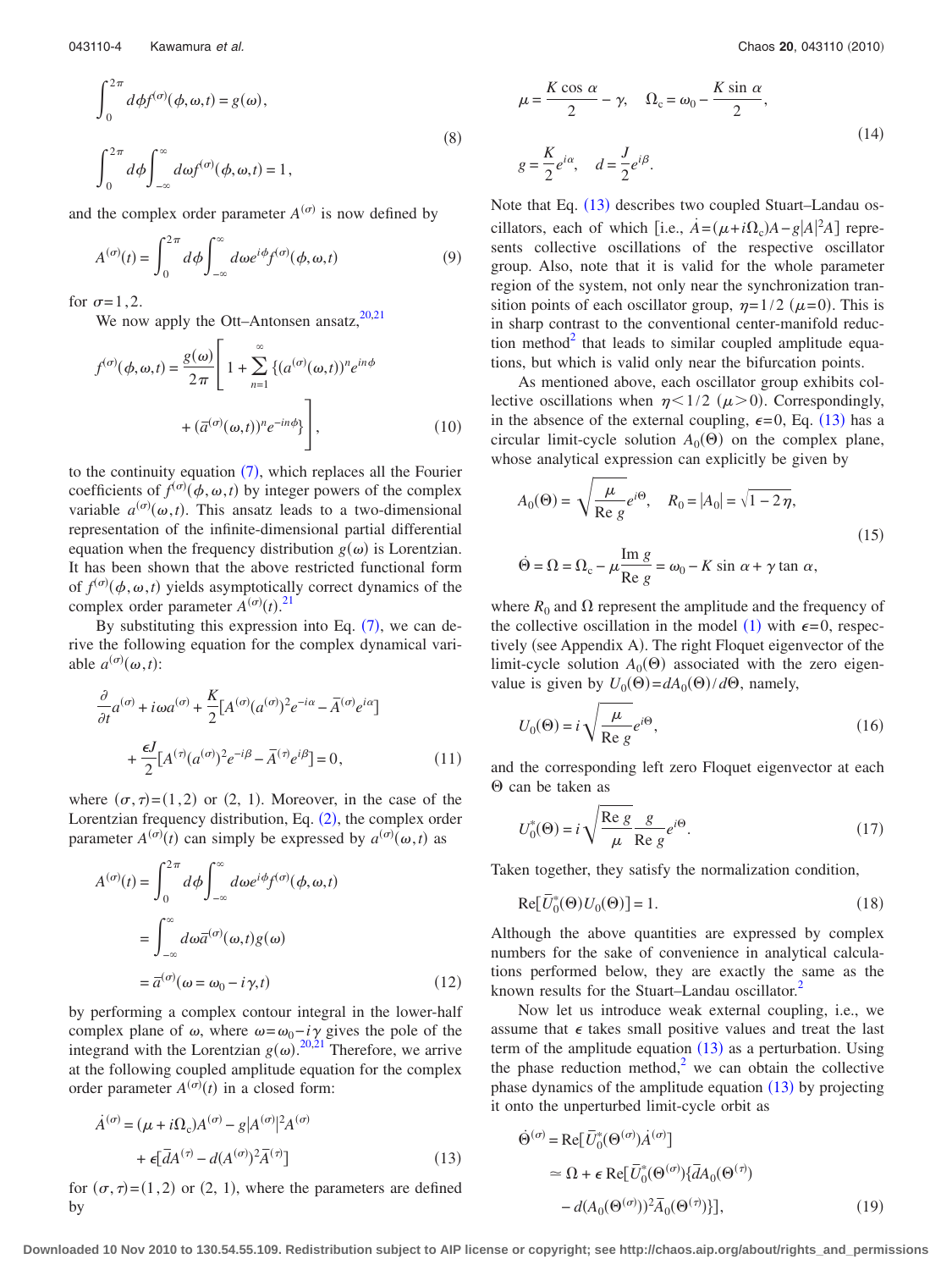where we approximated  $A^{(\sigma)}$  by the unperturbed solution  $A_0(\Theta^{(\sigma)})$  and used Re[ $\overline{U}_0^*(\Theta)A_0(\Theta)$ ]= $\Omega$ . We have thus obtained the following coupled collective phase equation from Eq.  $(13)$  $(13)$  $(13)$ :

<span id="page-4-2"></span>
$$
\dot{\Theta}^{(\sigma)} = \Omega + \epsilon \mathcal{F} \left( \Theta^{(\sigma)} - \Theta^{(\tau)} \right) \tag{20}
$$

for  $(\sigma, \tau) = (1, 2)$  or  $(2, 1)$ , where the collective phase coupling function is given by

<span id="page-4-0"></span>
$$
F(\Theta^{(\sigma)} - \Theta^{(\tau)}) = \text{Re}[\bar{U}_0^*(\Theta^{(\sigma)})\{\bar{d}A_0(\Theta^{(\tau)}) - d(A_0(\Theta^{(\sigma)}))^2\bar{A}_0(\Theta^{(\tau)})\}].
$$
\n(21)

Similarly, we can also derive the collective phase sensitivity function<sup>42</sup> (see Appendix B).

By inserting the expressions of Eqs.  $(14)$  $(14)$  $(14)$ ,  $(15)$  $(15)$  $(15)$ , and  $(17)$  $(17)$  $(17)$ into Eq. ([21](#page-4-0)), the collective phase coupling function  $F(\Theta)$  is obtained in the sinusoidal form,

<span id="page-4-1"></span>
$$
\mathcal{F}(\Theta) = -\rho \sin(\Theta + \delta),\tag{22}
$$

where the parameters  $\rho$  and  $\delta$  are, respectively, the modulus and the argument of a complex number given by

<span id="page-4-4"></span>
$$
\rho e^{i\delta} = J[\{(1 - \eta)\cos \beta - \eta \tan \alpha \sin \beta\} + i\{(1 - \eta)\sin \beta + \eta \tan \alpha \cos \beta\}].
$$
 (23)

This formula is the main result of the present paper. It determines the collective phase coupling function, Eq.  $(22)$  $(22)$  $(22)$ , in the collective phase equation  $(20)$  $(20)$  $(20)$ , which is derived from Eq.  $(1)$  $(1)$  $(1)$ via the complex amplitude equation  $(13)$  $(13)$  $(13)$ . The type of coupling is found from the following quantity:

<span id="page-4-3"></span>
$$
\rho \cos \delta = J \{ (1 - \eta) \cos \beta - \eta \tan \alpha \sin \beta \},\tag{24}
$$

where  $\rho \cos \delta > 0$  represents the in-phase coupling and  $\rho$  cos  $\delta$  < 0 gives the antiphase coupling. Reflecting the symmetry of Eq.  $(1)$  $(1)$  $(1)$ , Eq.  $(24)$  $(24)$  $(24)$  is symmetric about the origin in the  $\alpha$ - $\beta$  plane.

# **IV. REPRESENTATIVE CASES OF COLLECTIVE PHASE COUPLING FUNCTIONS**

We here illustrate five representative cases of the collective phase coupling function obtained in Sec. III, which correspond to several special sets of the parameters, i.e., the ratio  $\eta$  given by Eq. ([3](#page-1-4)), the phase shift  $\alpha$  of the internal coupling function, and the phase shift  $\beta$  of the external coupling function. We then reexamine the results of our numerical simulation in Sec. II.

 $(i)$ The first case is  $\eta = 0$ , which implies that all oscillators are identical, i.e.,  $\gamma=0$ . In this case, the oscillators in the same group become completely phase synchronized due to the in-phase internal coupling, so that the maximum amplitude of collective oscillations is realized, namely,  $R_0 = 1$ . Inserting  $\eta = 0$  into Eq. ([23](#page-4-4)), we obtain the following result:

$$
\eta = 0, \quad \rho e^{i\delta} = J e^{i\beta}, \tag{25}
$$

which says that the parameters of the collective phase coupling function are identical to those of the microscopic external phase coupling function, so that the types of the effective coupling between the groups and the external coupling between individual oscillators coincide. The same result for the completely phase synchronized case has been obtained in different ways. $42-44$  $42-44$  Note that the above results are independent of the value of the internal coupling phase shift  $\alpha$ , so that  $\alpha$  does not affect the collective phase coupling function at all.

 $(ii)$ The second case is the limit  $\eta \rightarrow 1/2$ , which indicates that each oscillator group is exactly at the onset of collective oscillations, i.e.,  $R_0 \rightarrow 0$ . Inserting  $\eta = 1/2$ into Eq.  $(23)$  $(23)$  $(23)$ , we obtain the following result:

$$
\eta \to \frac{1}{2}, \quad \rho e^{i\delta} = \frac{J}{2 \cos \alpha} e^{i(\alpha + \beta)},\tag{26}
$$

which yields the real part  $\rho \cos \delta = (J/2) \{ \cos \beta$  $-\tan \alpha \sin \beta$ . Thus, the microscopic internal coupling parameter  $\alpha$  most significantly affects the parameters of the collective phase coupling function, in contrast to case (i). Depending on the values of  $\alpha$  and  $\beta$ , the types of the effective coupling between the groups and the external coupling between individual oscillators can be either the same or opposite.

 $(iii)$ The third case is  $\alpha=0$ , which gives an antisymmetric (odd) internal coupling function between individual oscillators. In this case,  $\eta = \gamma/K$  and  $R_0 = \sqrt{1-2\eta}$ . Inserting  $\alpha = 0$  into Eq. ([23](#page-4-4)), we obtain the following result:

$$
\alpha = 0, \quad \rho e^{i\delta} = (1 - \eta)J e^{i\beta}.
$$
 (27)

Thus, the type of the collective phase coupling function is solely determined by the microscopic external coupling phase shift  $\beta$ . Further, the collective and microscopic external coupling functions are of the same type. Similar scenarios have been encountered in different models[.42–](#page-7-17)[44](#page-7-14)

 $(iv)$ The fourth cases correspond to special values of the microscopic external coupling phase shift  $\beta$ , which give symmetric (even) or antisymmetric (odd) external coupling functions. Inserting  $\beta = 0$  (in-phase),  $\pm \pi$ (antiphase), and  $\pm \pi/2$  (marginal) into Eq. ([23](#page-4-4)), we obtain the following results:

$$
\beta = 0, \quad \rho e^{i\delta} = J[(1 - \eta) + i\eta \tan \alpha], \tag{28}
$$

$$
\beta = \pm \pi, \quad \rho e^{i\delta} = J[-(1-\eta) - i\eta \tan \alpha], \tag{29}
$$

$$
\beta = \pm \frac{\pi}{2}, \quad \rho e^{i\delta} = J[\mp \eta \tan \alpha \pm i(1 - \eta)]. \tag{30}
$$

For antisymmetric (odd) microscopic external coupling functions, i.e., for  $\beta = 0$  and  $\pm \pi$ , the type of the collective phase coupling is not affected by the internal coupling phase shift  $\alpha$ , because  $\alpha$  does not appear in the real part  $\rho$  cos  $\delta$ . In contrast, for the symmetric (even) microscopic external coupling, i.e.,  $\beta = \pm \pi/2$ , the type of the collective phase coupling function is solely determined by the internal coupling parameter  $\alpha$ . The types of effective coupling between groups and the external coupling between individual oscilla-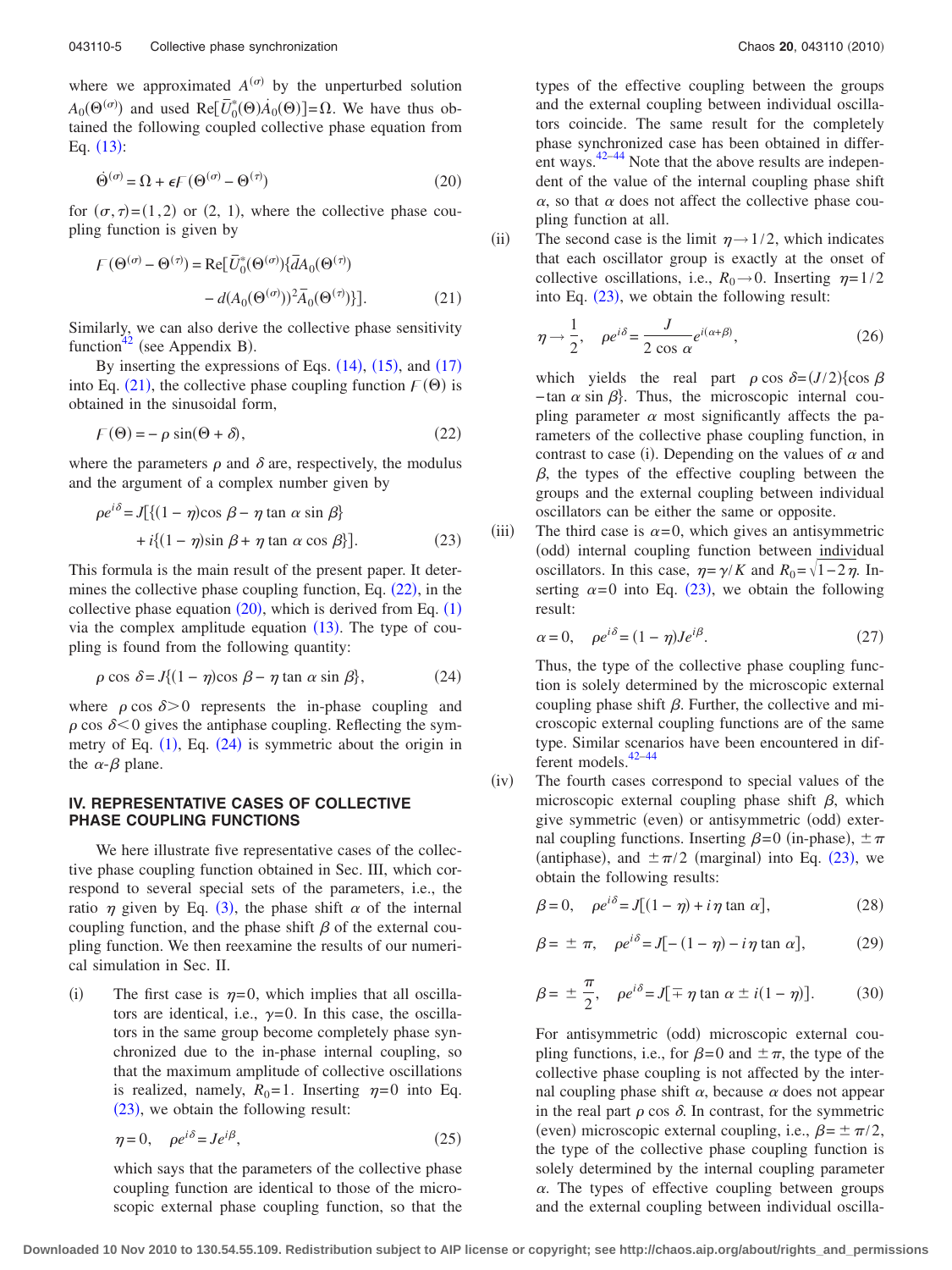<span id="page-5-0"></span>

FIG. 3. (Color online) A diagram showing whether the collective phase coupling function between the groups is in-phase or antiphase on the  $\alpha$ - $\beta$ plane for  $\alpha \in (-\pi/2, \pi/2)$ ,  $\beta \in [-\pi, \pi]$ , and  $\eta = 1/4$ . The solid curves are theoretically determined from Eq.  $(24)$  $(24)$  $(24)$ , i.e., by  $\rho$  cos  $\delta = 0$ . The filled circle (•) indicates  $\alpha = \beta = 3\pi/8$  corresponding to Figs. [1](#page-2-0)(a) and [2](#page-2-1)(a), and the cross  $(\times)$  indicates  $\alpha = 3\pi/8$  and  $\beta = -5\pi/8$  corresponding to Figs. [1](#page-2-0)(b) and  $2(b)$  $2(b)$ .

tors coincide when  $\beta=0, \pm \pi$  and also when  $\beta = \pm \pi/2$  and  $\alpha = 0$ .

 $(v)$ The fifth case is  $\beta = \alpha$ , namely, the case that the external and the internal couplings have the same coupling phase shift. Since we assume  $|\alpha| < \pi/2$ , the value of  $\beta$  should also be in this range. Inserting  $\beta = \alpha$ into Eq.  $(23)$  $(23)$  $(23)$ , we obtain the following result:

$$
\beta = \alpha, \quad \rho e^{i\delta} = J \left[ \left\{ \cos \alpha - \frac{\eta}{\cos \alpha} \right\} + i \sin \alpha \right]. \tag{31}
$$

In this case,  $\rho$  cos  $\delta$  depends on the internal coupling phase shift  $\alpha$  and on the ratio  $\eta$ . Therefore, effective antiphase collective coupling can be realized when  $\cos^2 \alpha \leq \eta$ , in spite of the microscopic in-phase external coupling ( $|\alpha| < \pi/2$ ). When  $\eta \rightarrow 1/2$ , the effective antiphase collective coupling is realized for  $\cos^2 \alpha < 1/2$ , i.e.,  $\pi/4 < |\alpha| < \pi/2$ .

Now, let us reexamine the case with  $\eta=1/4$ , which we used in the numerical simulations displayed in Fig. [1.](#page-2-0) The types of the collective phase coupling function of Eq.  $(22)$  $(22)$  $(22)$ are shown in Fig. [3](#page-5-0) on the  $\alpha$ - $\beta$  parameter plane, where the solid curves represent boundaries between the in-phase and antiphase regimes. The curves show the marginal condition  $\rho$  cos  $\delta = 0$ , which is determined from Eq. ([24](#page-4-3)). Two sets of parameter values used in generating Fig. [1](#page-2-0) are plotted in Fig. [3.](#page-5-0) As can be seen, the set of parameters corresponding to Fig.  $1(a)$  $1(a)$  is in the effective antiphase regime, whereas that corresponding to Fig.  $1(b)$  $1(b)$  is in the effective in-phase regime. Therefore, the theory developed in Sec. III successfully explains the numerical results displayed in Fig. [1.](#page-2-0)

#### **V. CONCLUDING REMARKS**

Three cases of macroscopic phase descriptions for collective oscillations exhibited by coupled phase oscillator systems have been established for (i) phase coherent states in nonlocally coupled noisy identical oscillators, (ii) fully phase-locked states in networks of coupled noiseless nonidentical oscillators, and (iii) partially phase-locked states in globally coupled noiseless nonidentical oscillators. Here, the

case (ii) can be fully analyzed from the viewpoint of dynamical systems, while other cases (i) and (iii) necessitate statistical treatments.

The collective phase dynamics of the case (i) was established in Refs. [41–](#page-7-13)[43,](#page-7-15) where the collective phase equation was derived for the first time. In this case, it is essential to derive a nonlinear Fokker–Planck equation from coupled Langevin phase equations by using the mean-field theory, $\frac{2}{3}$ which is applicable for nonlocal coupling as well as for global coupling in a large population of identical oscillators with independent noise. Applying the phase reduction method to the nonlinear Fokker–Planck equation, we can derive the collective phase equation. Furthermore, using the center-manifold reduction method in addition to the phase reduction method, a detailed analysis can be performed near the onset of collective oscillations via the supercritical Hopf bifurcation.

The collective phase description for case (ii) was formulated in Ref. [44.](#page-7-14) In this case, we can systematically treat any system size, connectivity, heterogeneity in the coupling, and nonuniform external forcing, as long as the oscillators exhibit fully phase-locked collective oscillations. In particular, the Jacobi matrix of the collectively oscillating solution takes the form of the Laplacian matrix encountered in graph theory[,45](#page-7-18)[,46](#page-7-19) so that several analytical results can be obtained by using the matrix tree theorem. $47,48$  $47,48$  There exist several studies related to this case<sup>49,[50](#page-7-23)</sup> (see also Refs. [51](#page-7-24) and [52](#page-7-25)).

The present paper provides a tractable example of the collective phase description for case (iii). The keystone in our analysis is the Ott–Antonsen ansatz, $20,21$  $20,21$  which is unfortunately limited to the case with global sinusoidal coupling and Lorentzian frequency distributions, but which yields analytically tractable coupled Stuart–Landau equations for the complex order parameters. By virtue of the circular symmetry of the limit-cycle, we could explicitly calculate the collective phase coupling function between the groups.

However, a general framework for collective phase reduction in case (iii) is still missing. It would be necessary to derive a continuity equation, such as the nonlinear Fokker– Planck equation, similar to case (i), which can easily be done. However, the fundamental difficulty in applying the phase reduction method to the continuity equation in this case lies in the fact that the zero eigenvalue corresponding to the collective phase mode may not be isolated, but immersed in the continuous spectrum on the imaginary axis, as implied by the linear stability analysis. $53$  In the formulations of cases (i) and (ii), it is critically important that the zero eigenvalue corresponding to the collective phase mode is isolated. In the present study, reduction of the infinite-dimensional phase space to a finite-dimensional manifold by using the Ott– Antonsen ansatz yielded an isolated zero eigenvalue corresponding to the collective phase mode. But it is an open problem at this point how to extend the present analysis to more general phase coupling functions with higher harmonic terms and to more general frequency distributions of the oscillators.

In conclusion, we have established an analytically tractable example of the collective phase description of globally coupled nonidentical phase oscillators. We have found that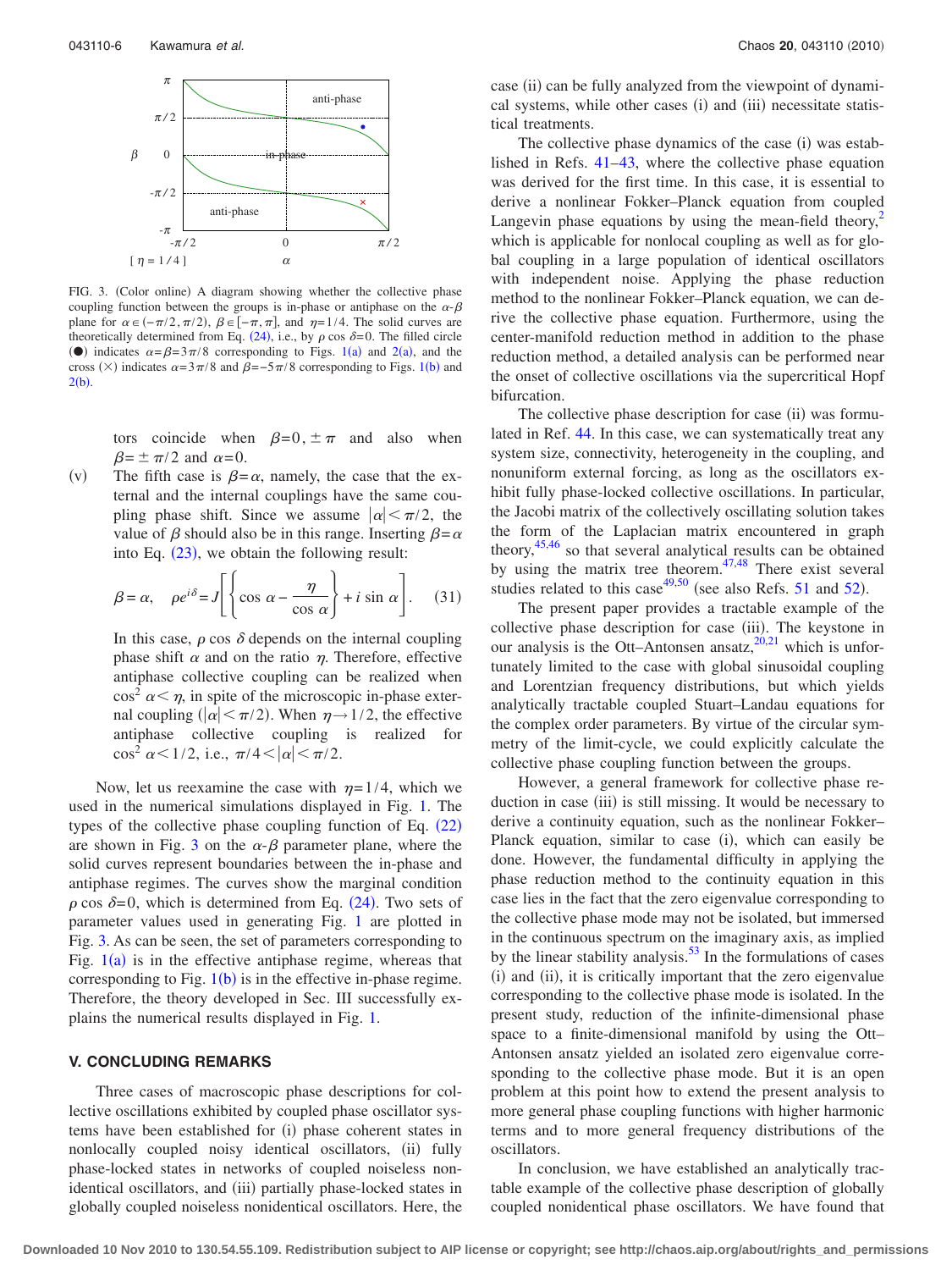the type of the collective phase coupling function can be different from that of microscopic external coupling function, and clarified the relation between them by systematically deriving the collective phase equation from the microscopic phase equations. The collective phase reduction would serve as a powerful method in analyzing metagroups of coupled oscillators comprised of multiple interacting groups.

## **APPENDIX A: SELF-CONSISTENT THEORY OF COLLECTIVE OSCILLATIONS**

As a validation of our arguments based on the Ott– Antonsen ansatz, $20,21$  $20,21$  we compare the limit-cycle solution given in Eq.  $(15)$  $(15)$  $(15)$  with the result obtained by a conventional self-consistent theory. $<sup>2</sup>$  As is well known, the self-consistent</sup> equation<sup>2,[7,](#page-6-2)[8](#page-7-16)</sup> for the order parameter amplitude *R* of Eq.  $(5)$  $(5)$  $(5)$ with  $\epsilon = 0$  is given in the following form (see also Refs. [54](#page-7-27) and  $55$ :

<span id="page-6-4"></span>
$$
Re^{i\alpha} = \int_{-\infty}^{\infty} d\omega g(\omega) \left[ \sqrt{1 - \left( \frac{\omega - \Omega}{KR} \right)^2} + i \left( \frac{\omega - \Omega}{KR} \right) \right],
$$
\n(A1)

where contributions from both coherent and incoherent parts are expressed in a single formula.<sup>56[–58](#page-7-30)</sup> There is a unique eigenvalue  $\Omega$  of the collective frequency for which the self-consistent equation ([A1](#page-6-4)) of the order parameter amplitude *R* admits a solution. For the Lorentzian distribution of Eq.  $(2)$  $(2)$  $(2)$ , we can analytically solve the self-consistent equation  $(A1)$  $(A1)$  $(A1)$  as follows. No such calculation seems to have been carried out so far.

The Lorentzian distribution of Eq.  $(2)$  $(2)$  $(2)$  can be expressed by

$$
g(\omega) = \frac{\gamma}{\pi} \frac{1}{[(\omega - \omega_0) + i\gamma][(\omega - \omega_0) - i\gamma]}.
$$
 (A2)

Taking the upper half-plane as the contour of integration for Eq.  $(A1)$  $(A1)$  $(A1)$ , we obtain

$$
Re^{i\alpha} = \sqrt{1 - z^2} + iz, \quad z \equiv \frac{(\omega_0 - \Omega) + i\gamma}{KR}.
$$
 (A3)

This equation can be transformed into

$$
R^2 e^{i\alpha} - 2iRz - e^{-i\alpha} = 0,
$$
\n(A4)

which is equivalent to the following simultaneous equations:

$$
R^2 \cos \alpha + \frac{2\gamma}{K} - \cos \alpha = 0, \tag{A5}
$$

$$
R^2 \sin \alpha - \frac{2(\omega_0 - \Omega)}{K} + \sin \alpha = 0.
$$
 (A6)

Solving these equations, the amplitude and frequency of the collective oscillation can be respectively obtained as

$$
R^2 = 1 - \frac{2\gamma}{K\cos\alpha},\tag{A7}
$$

$$
\Omega = \omega_0 - K \sin \alpha + \gamma \tan \alpha, \tag{A8}
$$

which coincide with the results given in Eq.  $(15)$  $(15)$  $(15)$ .

# **APPENDIX B: DERIVATION OF THE COLLECTIVE PHASE SENSITIVITY FUNCTION**

We consider a group of globally coupled nonidentical phase oscillators subject to common weak external forcing  $\epsilon p(t)$  described by the following equation:

$$
\dot{\phi}_j = \omega_j - \frac{K}{N} \sum_{k=1}^N \sin(\phi_j - \phi_k + \alpha) + \epsilon Z(\phi_j) p(t), \tag{B1}
$$

where the microscopic phase sensitivity function<sup>2</sup> is taken as

$$
Z(\phi) = -\sin \phi. \tag{B2}
$$

The Ott–Antonsen ansatz is applicable also in this global sinusoidal case. $20,21$  $20,21$  Therefore, we can derive the amplitude equation for the complex order parameter  $A(t)$  in the following form:

$$
\dot{A} = (\mu + i\Omega_c)A - g|A|^2 A + \epsilon \frac{1}{2}(1 - A^2)p(t).
$$
 (B3)

By applying the phase reduction method, the collective phase equation is obtained as

$$
\dot{\Theta} = \Omega + \epsilon \zeta(\Theta) p(t), \tag{B4}
$$

where we assumed that the external forcing is sufficiently weak. The collective phase sensitivity function is given by

$$
\zeta(\Theta) = \text{Re}\left[\overline{U}_0^*(\Theta)\frac{1}{2}\left\{1 - (A_0(\Theta))^2\right\}\right]
$$

$$
= -\left(\frac{R_0 + R_0^{-1}}{2}\right)\sin\Theta + \frac{\text{Im } g}{\text{Re } g}\left(\frac{R_0 - R_0^{-1}}{2}\right)\cos\Theta,
$$
(B5)

which is sinusoidal in form. In general, the collective phase sensitivity function  $\zeta(\Theta)$  differs from the microscopic phase sensitivity function  $Z(\phi)$ . When the oscillators become completely phase synchronized,  $\eta=0$ , i.e.,  $R_0=1$ , the collective phase sensitivity function coincides with the microscopic one,  $\zeta(\Theta) = Z(\Theta)$ . Near the onset of collective oscillations,  $\eta \leq 1/2$ , i.e.,  $\mu \geq 0$ , the amplitude of the collective phase sensitivity function increases as  $\zeta(\Theta) = O(\mu^{-1/2})$ .

<span id="page-6-0"></span><sup>1</sup>A. T. Winfree, *The Geometry of Biological Time* (Springer, New York, 1980); The Geometry of Biological Time, 2nd ed. (Springer, New York,  $2001$ ).

- A. Pikovsky, M. Rosenblum, and J. Kurths, *Synchronization: A Universal* Concept in Nonlinear Sciences (Cambridge University Press, Cambridge, England, 2001).
- S. H. Strogatz, *Sync: How Order Emerges from Chaos in the Universe, Nature, and Daily Life* (Hyperion Books, New York, 2003).<br><sup>5</sup>S. C. Manrubia, A. S. Mikhailov, and D. H. Zanatta, Emac
- S. C. Manrubia, A. S. Mikhailov, and D. H. Zanette, *Emergence of Dynamical Order* (World Scientific, Singapore, 2004).<br><sup>6</sup>E. M. Jabikavish, Dunamical Systems in Nauvascia
- <span id="page-6-1"></span>E. M. Izhikevich, *Dynamical Systems in Neuroscience* (MIT, Cambridge, MA, 2007).
- <span id="page-6-2"></span>Y. Kuramoto, in *International Symposium on Mathematical Problems in Theoretical Physics*, Lecture Notes in Physics Vol. 39, edited by H. Araki -Springer, Berlin, 1975, p. 420.

**Downloaded 10 Nov 2010 to 130.54.55.109. Redistribution subject to AIP license or copyright; see http://chaos.aip.org/about/rights\_and\_permissions**

<span id="page-6-3"></span>Y. Kuramoto, Chemical Oscillations, Waves, and Turbulence (Springer, New York, 1984); *Chemical Oscillations*, Waves, and Turbulence (Dover, New York, 2003).